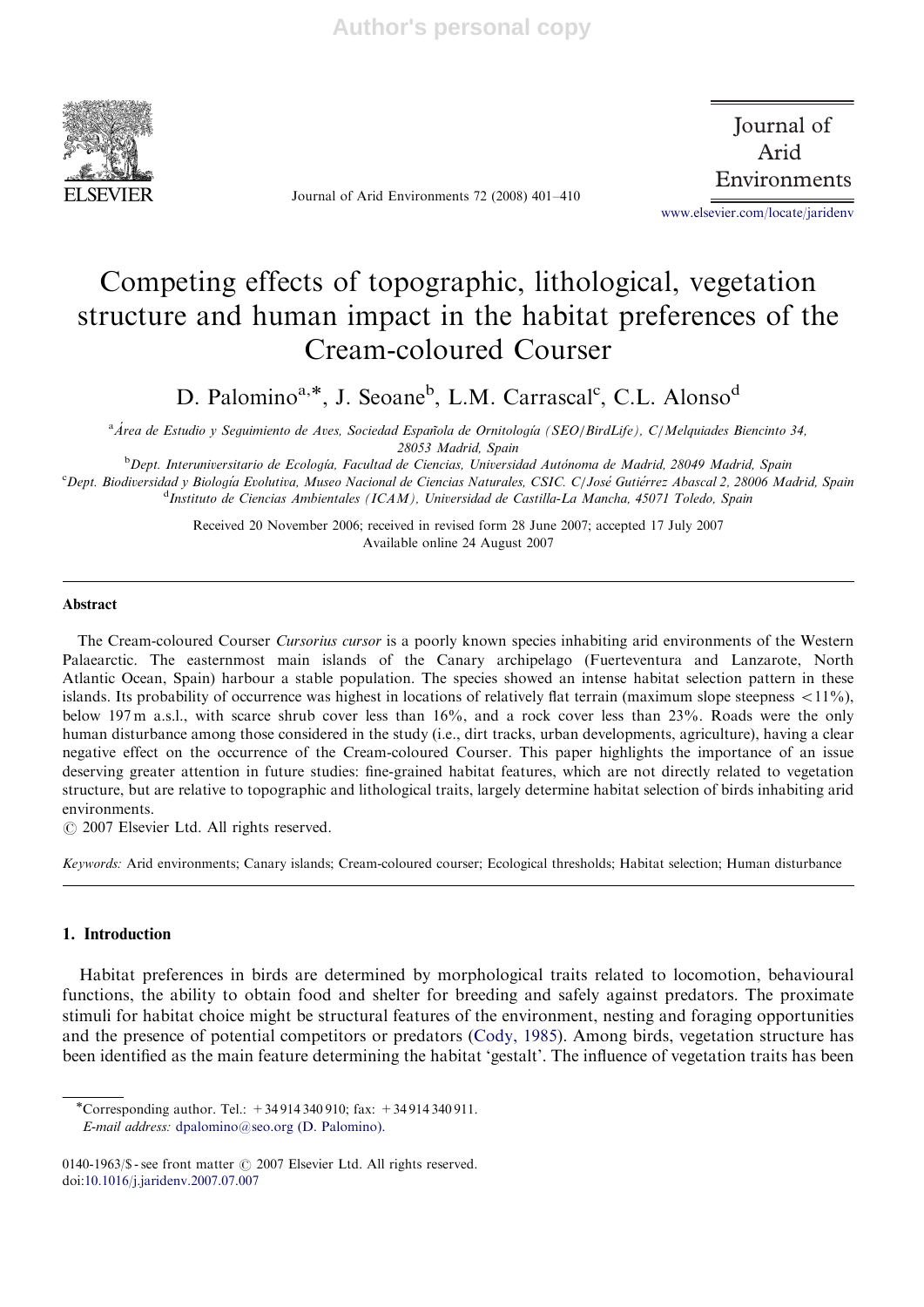demonstrated in a wide variety of studies carried out in temperate areas with birds living in pasturelands, shrublands and woodlands, or in a mosaic of a broad array of these environments (see Jones, 2001; Wiens, 1989 for a review).

Arid environments have simple vegetation structure characterized by sparse cover of xeromorphic dwarf shrubland and perennial and/or annual herbs. In such scarcely vegetated environments, it is probable that other factors play a major role. Thus, lithological traits may have an important influence on locomotion, constraining or impeding mobility over rough surfaces. On the other hand, topographic characteristics related to altitude or steepness of the terrain may affect habitat selection through climatic effects on temperature/humidity and indirectly through vegetation (Vander Haegen et al., 2000), or added costs to locomotion when walking up- or downhill in foraging routines (Daley and Biewener, 2003; Gabaldón et al., 2004). These traits are usually related to important gradients in arid environments, being better correlated with richness, abundance and composition of the avifauna than any other variable, including vegetation (Kaboli et al., 2006). Therefore, although structure, physiognomy, and taxonomic composition of the vegetation are often thought to have a great predictive potential for bird distribution in temperate areas, the role of vegetation traits may vanish in other structurally simple environments (Kaboli et al., 2006; Naranjo and Raitt, 1993). On the other hand, anthropogenic impact on bird communities of arid ecosystems related to urban developments, agricultural activities, grazing or transport infrastructures may exert a prominent role in these structurally simple environments through disturbances of foraging routines, roosting and nesting (Desmond, 2004; Germaine et al., 1998; Gonnet, 2001; Green and Baker, 2003; Ingelfinger and Anderson, 2004; Isacch et al., 2005; Khoury and Al-Shamlih, 2006; Le Cuziat et al., 2005).

The Cream-coloured Courser (Cursorius cursor Latham, 1787) inhabits arid environments and is mainly distributed along the Sahelian stretch and the Middle East, but it also occurs patchily in the Western Palearctic (Del Hoyo et al., 1996; Urban et al., 1986). The Canary Islands harbour a stable population (Martín and Lorenzo, 2001), although nearly all breeding birds in the Canary archipelago are located in the islands of Lanzarote and Fuerteventura. Information on Cream-coloured Courser is remarkably scarce and anecdotical in almost any aspect of its biology (Del Hoyo et al., 1996; Perrins, 1998; Urban et al., 1986), and this lack of accurate knowledge prevents appropriate conservation measures from being taken. Besides, the Cream-coloured Courser is a genuine representative of avifaunas of arid environments, and the obtained conclusions may constitute a rather good reference for future studies on these habitats. Therefore, this paper focuses on the general patterns of habitat selection of this scarce species, testing the different influence of topographic, lithological, vegetation structure and human impact factors in structurally simple arid environments.

# 2. Methods

## 2.1. Study area

Lanzarote (29°N, 13°37′W; 815 km<sup>2</sup>) and Fuerteventura (28°27′N, 14°00′W; 1730 km<sup>2</sup>) are the easternmost main islands of the Canary archipelago, lying only 100 and 120 km from the North-African coast, respectively. Both islands show a smooth relief in accordance with their ancient geological history and erosion (20–22 million years for Fuerteventura, 16–19 million years for Lanzarote). The combined effects of direct Saharan influence on climate and a flat topography result in a dominance of scarcely vegetated arid steppe landscapes, which have been extensively grazed and cultivated.

The impoverished plant communities mostly consist of a few species of xerophytic shrubs (*Launaea* arborescens, Lycium intricatum, Salsola vermiculata, Suaeda spp. and Euphorbia spp.), therophytic forbs and several perennial grass species. However, the degree of development of vegetated patches is relatively diverse due to local conditions, such as humidity, slope of terrain, goat grazing and human uses. With regard to soil lithology and compactness, the study areas also comprise a broad range of conditions, from stony lava fields to loose sand dunes. The cities and small villages are widely spread throughout both islands, though they become particularly dense and large near the coast due to tourist activities.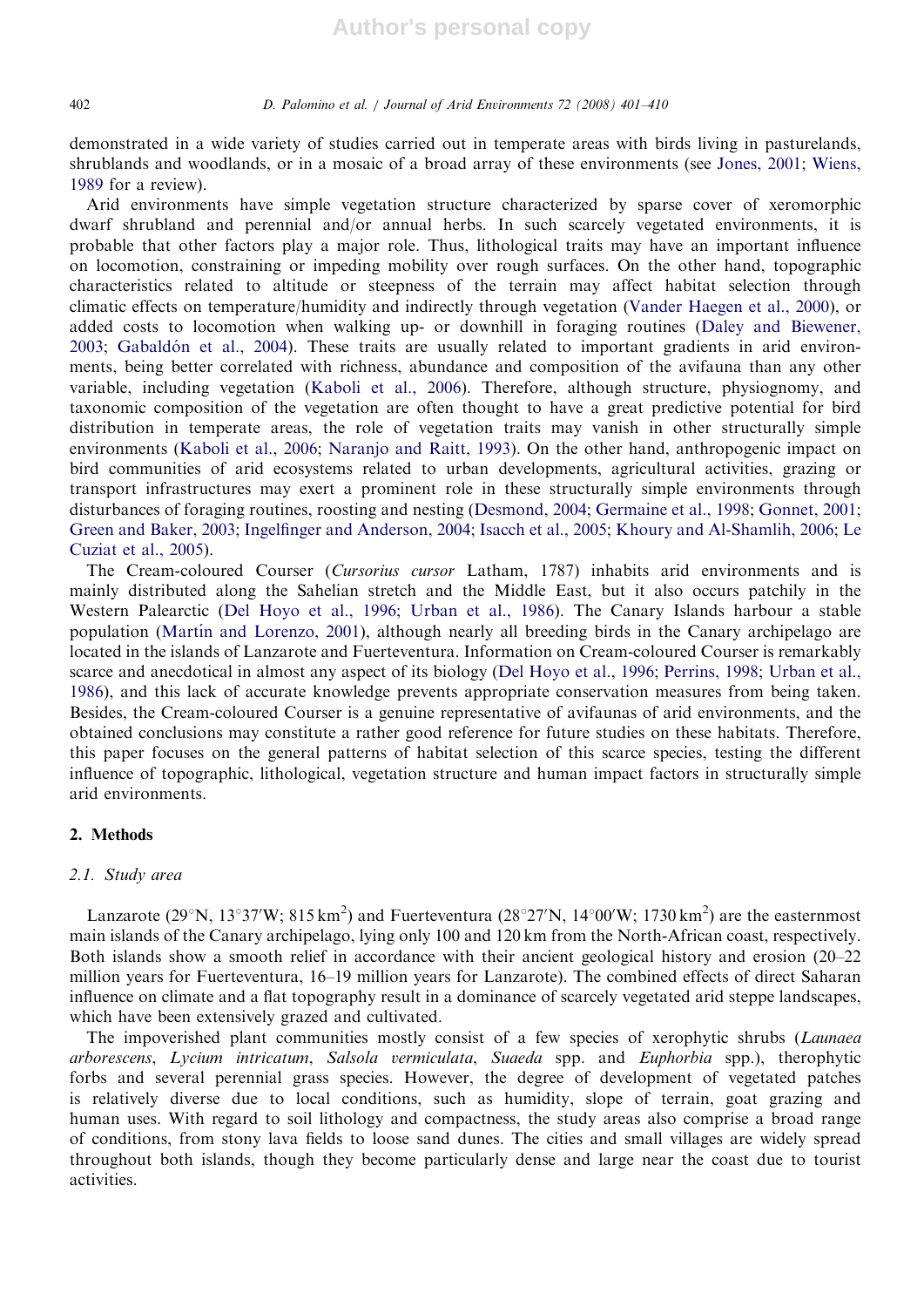#### 2.2. Bird sampling and habitat data

Bird surveys were carried out in 2005, during the second fortnight of February and the first one of March. The survey method was the line transect, frequently used in extensive assessments of abundance, general distribution patterns and habitat preferences of birds (Bibby et al., 2000). A total number of 1374 line transects of 0.5 km (measured by means of portable GPSs) were made, focused on the main steppe-like and desert areas of the two islands (Supplementary figure). To a lesser extent, other habitats (e.g., traditional cultivations established on steppe landscapes, hilly slopes) were also considered, increasing the environmental variability surveyed for the species. The sampling locations and the approximate number of transects to gather on them, were roughly determined in proportion to the surface in the islands of main landscape types. Apart from the mere availability of a safe place to park, the starting point of each sampling line was randomly determined. Next, the observers walked through the target area trying (a) to perform 0.5 km transects as homogeneous as possible and (b) to attain an extensive cover of the sampling location. The transect lines were not biased by an a priori potential of the habitat to harbor Cream-coloured Coursers, because this field work was not exclusively focused in sampling this species, and because most locations were so intensively sampled that there is little room for any geographical bias.

The transects were carried out on windless and rainless days, walking cross-country or by little used dirt tracks at a low speed (1–3 km/h approximately), during the 4 h after dawn and the 2.5 h before dusk.

The variables used to characterize the 0.5 km transects were the averages of three visual estimations (at 125, 250 and 375 m within the line transect) on 25-m radius circular plots: coverages of (1) grass, (2) annual forbs and (3) shrubs (in percentages); (4) mean height of the shrub layer (in cm); (5) rock cover (in percentage); (6) mean size of the stones on the ground, if any (in cm); (7) soil typology (according to the following classes: (0) lava fields, (1) stone/gravel soils, (2) compact sandy soils, (3) sandy soils and (4) loose sand dunes); (8) altitude above sea level (measured with GPS receptors) and (9) the amount of any agricultural land-use (estimated in 250-m width bands along the transects and expressed in percentage). Afterwards, the distances from the center of each transect to the nearest  $(10)$  road  $(in m)$  and  $(11)$  city  $(in m)$ ,  $(12)$  the maximum slope of terrain (in m) and the length of (13) paved roads (in m) and (14) dirt tracks (in m) within circles of radius 250 m were measured on 1:25,000 maps. Supplementary table summarizes the mean values and ranges for these variables in the 1374 transects sampled.

## 2.3. Habitat preferences

Two analytical approaches were used to study the habitat preferences of the species according to two different proccesses. The first one compares the use of habitat patches with their availability in the study region, defining the habitat selection of the courser within environmental gradients. The second one models the occurrence of the species, trying to establish the main environmental variables (and their threshold values) responsible for its distribution in the islands.

A principal components analysis (PCA) was carried out with habitat variables describing the 1374 line transects, to obtain a reduced number of factors that summarize habitat structure. The correlation matrix between original variables was used, and a 'varimax' rotation increased interpretability of the resulting factors.

To analyse habitat selection, we have employed a use–availability sampling design (Keating and Cherry, 2004). We used the factor scores obtained from the PCA (i.e., the position of each line transect along each environmental factor) to assess the general habitat preferences of the Cream-coloured Courser. For each axis, we tested whether the mean position of the line transects where the species was present (i.e., representing the average preferred habitat) differed from the mean of the whole sample of 1374 transects, which equals zero (representing the mean habitat features sampled overall). Significant deviations from zero indicate the preference of the Cream-coloured Courser towards one or the other side of the PCA gradients. The differences between the set of observed mean scores and the expected value were tested first with a multivariate Hotelling's T-test, and then with individual 'protected' a posteriori t-tests for each PCA axis. Therefore, the sample sizes in these analyses were defined by the number of transects where the species was present ( $N = 46$ ), comparing an observed mean (i.e., that of the courser) with an expected average (zero in each principal component representing the mean of the factor scores of all transects sampled).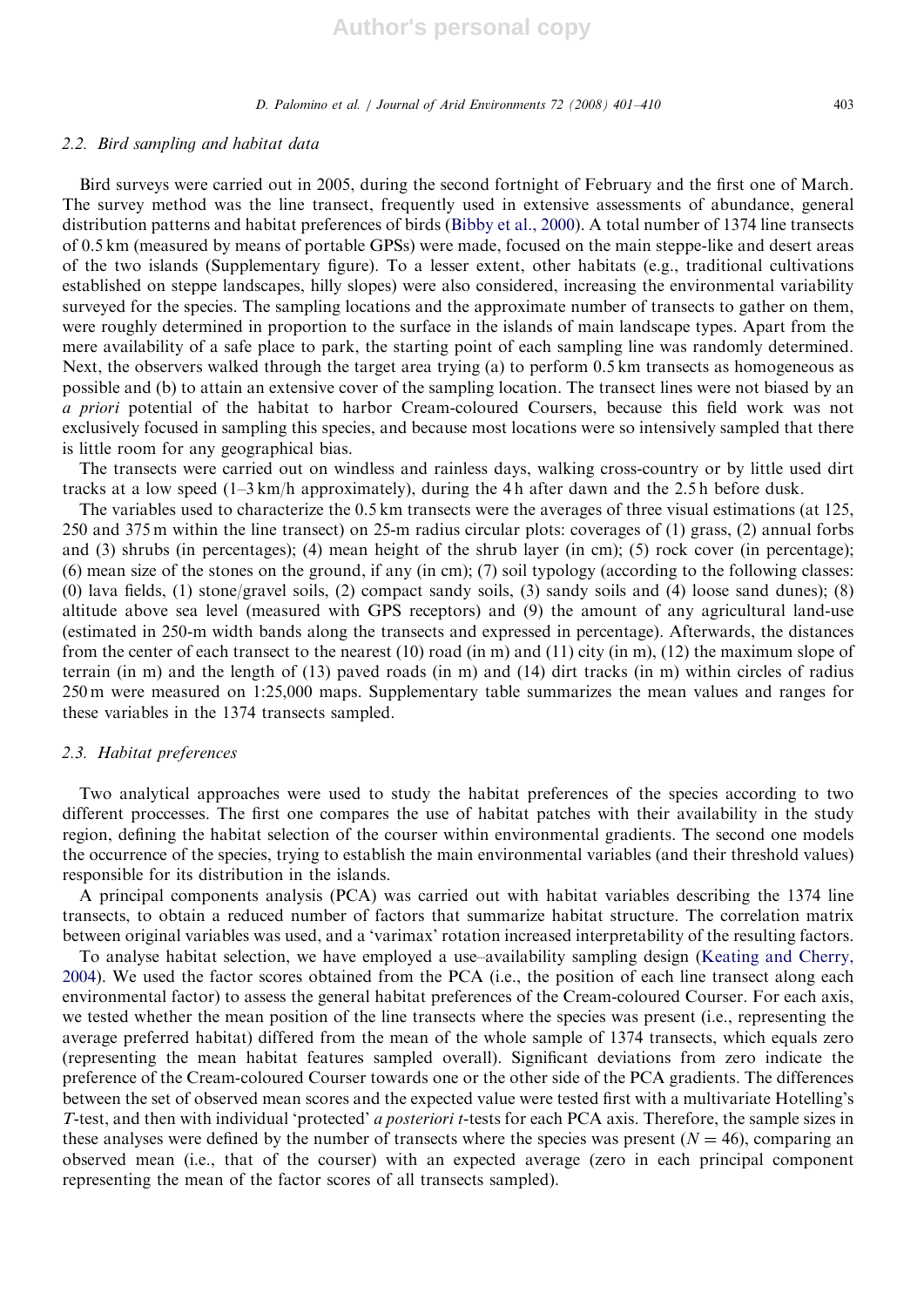#### 404 D. Palomino et al. / Journal of Arid Environments 72 (2008) 401–410

Similarly, we compared the standard deviation of factor scores in transects occupied by the species (SD, representing its degree of ecological tolerance around the mean preferred habitat) versus the standard deviation of the whole sample of 1374 transects, which equals one (representing the total environmental variability sampled). Standard deviations significantly lower than one  $(SD<1)$  mean that the species has narrow habitat preferences, whereas  $SD>1$  imply eurytopic preferences. Differences in standard deviation were tested using the t-test comparing an observed SD (that of the Cream-coloured Courser) with an expected one  $SD = 1$  for the whole sample of all transects).

To assess whether the species preferred the same habitats in Lanzarote and Fuerteventura, a MANOVA test was carried out with the dependent variables being the seven PCA axes and the islands considered as a factor.

Finally, species occurrence (absence  $= 0$ , presence  $= 1$ ) in census samplings was modeled with the 14 original descriptors as explanatory variables, and analysed using classification trees. This is a statistical tool where the response variable undergoes successive univariate splits, according to threshold values of the explanatory variables that maximize the differences between the two resulting groups of samples. Classification trees deal with non-linear relationships between response and explanatory variables, and with interactions among the latter, and thus are suitable for modelling complex ecological scenarios (De'Ath and Fabricius, 2000; Venables and Ripley, 1999). The predictive power of the obtained classification tree was evaluated by means of a cross-validation procedure using 25 random sampling iterations. In each iteration, the whole sample was randomly divided into three groups, and two of them were used to predict the third one according to the classification tree obtained.

All statistical analyses were carried out using Statistica 6.0 (StatSoft, 2001).

### 3. Results

#### 3.1. Used versus available areas

Table 1 shows the seven main axes of covariation among habitat variables, which accounted for 71.6% of the original variance among sampling transects. These multivariate factors of the PCA can be worded in the following way: PC1, a lithological gradient ranging from lava fields to loose sand dunes, so that locations with the most compact soil had bigger and more abundant rocks; PC2, a topographic gradient relating steeper slopes with higher altitudes, where grass cover is also higher; PC3, an axis showing an increase of cover and

Table 1 Principal component analysis with varimax rotation summarizing the 14 environmental variables (names as in Supplementary table)

|                     | PC1      | PC2      | PC <sub>3</sub> | PC <sub>4</sub> | PC <sub>5</sub> | PC <sub>6</sub> | PC7      |
|---------------------|----------|----------|-----------------|-----------------|-----------------|-----------------|----------|
| Dist. Urban         | $-0.024$ | $-0.065$ | 0.015           | $-0.844$        | $-0.011$        | $-0.141$        | 0.030    |
| Dist. Road          | 0.072    | 0.008    | $-0.077$        | $-0.484$        | $-0.686$        | $-0.002$        | 0.040    |
| <b>L-TRACKS</b>     | 0.105    | 0.009    | $-0.041$        | $-0.066$        | $-0.031$        | 0.078           | 0.923    |
| L-ROADS             | 0.003    | $-0.013$ | 0.009           | $-0.131$        | 0.902           | 0.098           | $-0.016$ |
| <b>SLOPE</b>        | 0.037    | 0.838    | 0.106           | $-0.178$        | $-0.064$        | 0.001           | $-0.028$ |
| <b>ALTITUDE</b>     | 0.190    | 0.672    | 0.046           | 0.298           | $-0.089$        | 0.301           | 0.115    |
| <b>HERB. COVER</b>  | $-0.036$ | 0.579    | $-0.051$        | 0.384           | 0.176           | $-0.129$        | 0.078    |
| THEROPH, COVER      | $-0.189$ | 0.226    | 0.282           | 0.377           | $-0.023$        | $-0.000$        | 0.434    |
| <b>SHRUB COVER</b>  | $-0.112$ | $-0.048$ | 0.830           | $-0.079$        | $-0.023$        | $-0.179$        | 0.009    |
| <b>SHRUB HEIGHT</b> | 0.044    | 0.141    | 0.819           | 0.102           | 0.085           | 0.174           | 0.011    |
| <b>SOIL INDEX</b>   | $-0.789$ | $-0.199$ | 0.097           | $-0.043$        | $-0.064$        | $-0.097$        | $-0.163$ |
| ROCK COVER          | 0.787    | $-0.078$ | $-0.145$        | $-0.032$        | $-0.109$        | $-0.286$        | $-0.092$ |
| ROCK SIZE           | 0.717    | 0.016    | 0.095           | $-0.033$        | $-0.018$        | 0.127           | $-0.010$ |
| <b>AGRIC. COVER</b> | 0.011    | 0.046    | $-0.021$        | 0.110           | 0.096           | 0.926           | 0.071    |
| Eigenvalues         | 1.86     | 1.61     | 1.50            | 1.41            | 1.36            | 1.17            | 1.10     |
| $\%$ var.           | 13.3     | 11.5     | 10.7            | 10.1            | 9.7             | 8.4             | 7.9      |

Significant correlations ( $p < 0.001$ ) between variables and principal components are in bold. %var—percentage of original variance explained.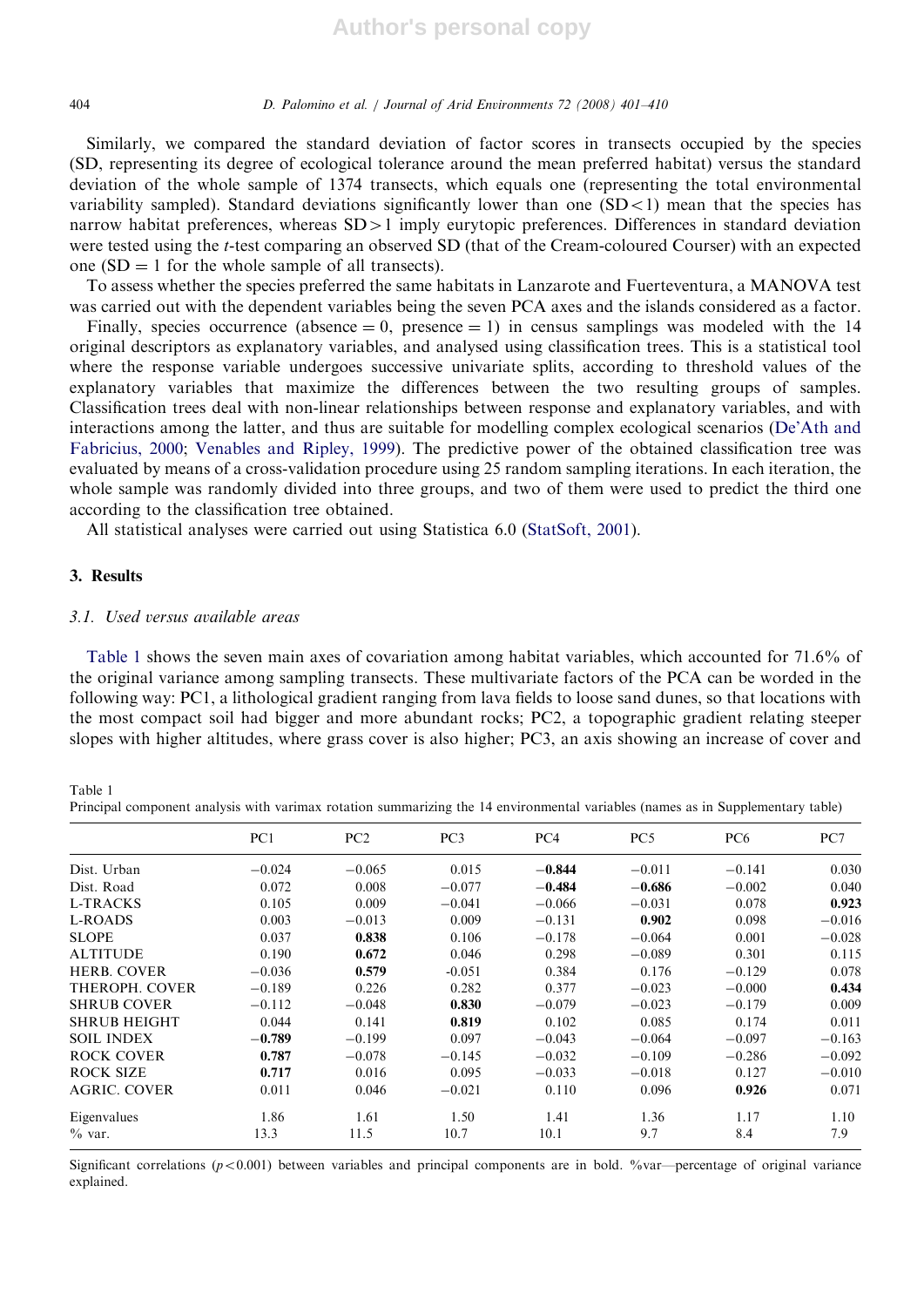height of shrubs; PC4, a gradient inversely related to distance to the nearest city and paved road; PC5, a gradient focusing on increasing road influence; PC6, an agricultural gradient, ordering the transects with regard to percentage of cultivations and PC7, an axis on density of dirt tracks per transect; additionally, locations with more unpaved trails also had higher cover of therophytic forbs (Table 2).

The average position of the Cream-coloured Courser in these seven principal components significantly differed from zero (Hotelling's T test,  $T = 2.54$ , d.f. = 7.39, p < 0.0001). That is to say, the species showed an intense habitat selection pattern, preferring positions on the environmental gradients that were different from the average habitat characteristics in Lanzarote and Fuerteventura.

The 46 transects where the species was detected had factor scores significantly less than zero (i.e., the null hypothesis of average environmental conditions) on PC1 ( $t = 4.4$ ,  $p < 0.0001$ ), PC2 ( $t = 3.4$ ,  $p < 0.01$ ) and PC3  $(t = 2.9, p < 0.01, d.f. = 45$  in the three tests). Standard deviations were significantly less than one (i.e., the null

Table 2

Mean and standard deviation of the position of the transects where the Cream-coloured Courser was detected  $(N = 46)$  in the seven environmental gradients given by the PCA in Table 1

|                                    | Mean     | SD.   |  |
|------------------------------------|----------|-------|--|
| PC1, lithological gradient         | $-0.397$ | 0.787 |  |
| PC2, topographic gradient          | $-0.313$ | 0.478 |  |
| PC3, shrub development             | $-0.282$ | 0.651 |  |
| PC4, proximity to the nearest city | $-0.043$ | 1.093 |  |
| PC5, road influence                | $-0.133$ | 0.949 |  |
| PC6, agricultural gradient         | $-0.044$ | 0.383 |  |
| PC7, density of dirt tracks        | $-0.157$ | 0.874 |  |



Fig. 1. Comparison between the abiotic habitat characteristics (see Table 1) of locations occupied by the Cream-coloured Courser (larger dots) and the whole environmental diversity sampled. The gradient PC1 represents a lithological gradient ranging from lava fields to loose sand dunes, while PC2 defines a topographic gradient relating steeper slopes with higher altitudes, where grass cover is also higher. The ellipse represents the 95% confidence interval around the mean of the courser.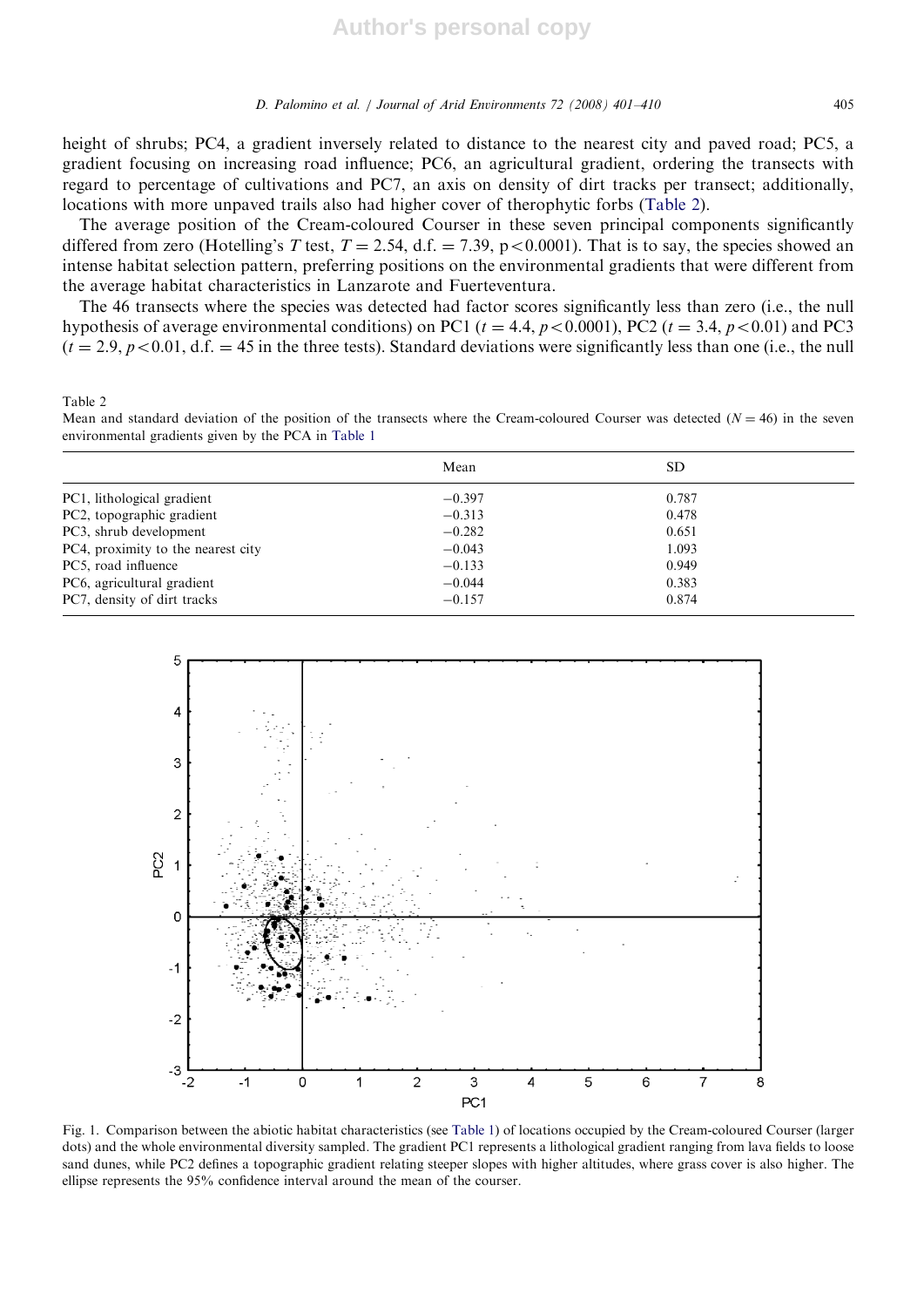406 D. Palomino et al. / Journal of Arid Environments 72 (2008) 401–410

hypothesis of environmental variability) on the same axes (PC1:  $t = 10.5$ ,  $p < 0.0001$ ; PC2:  $t = 2.6$ ,  $p < 0.01$ and PC3:  $t = 5.2$ ,  $p < 0.0001$ ; d.f. = 45 in the three tests). No significant differences were found for the means and standard deviations of the factor scores of the species in the remaining components. To summarize, the Cream-coloured Courser preferentially occupied locations with sandy soils with a low cover of small stones (PC1), at lower altitudes, with mild slopes and with very scarce herbaceous cover (PC2; Fig. 1), and with a low development of the shrub layer (PC3).

The MANOVA analysis testing for environmental differences between both islands in transects occupied by the species was significant (Wilks' lambda = 0.67,  $F_{7,38} = 2.73$ ,  $p = 0.02$ ). Post hoc univariate ANOVAS identified that the locations where the Cream-coloured Courser was present had a less developed shrub layer in Lanzarote than in Fuerteventura ( $F_{1,44} = 5.47$ ,  $p = 0.02$ ).

## 3.2. Modelling of habitat preferences

The classification tree was highly significant ( $\chi^2 = 66.3$ , d.f. = 7, p < 0.001; Fig. 2), with a correct prediction of presence–absence of the species in 59.5% of all the transects, and 91.3% of transects where the species was present. The cross-validations performed to assess the accuracy of this model showed a similar overall correct classification (63.0%; SD = 4.4%,  $n = 25$  cross-validations).

The most important variables in habitat preferences of the Cream-coloured Courser showed that the probability of occurrence increased significantly ( $p < 0.01$  in all splits) in locations below 197 m a.s.l., with a scarce shrub cover lower than 16%, and flat terrain less than 11% in maximum slope; otherwise, the species was virtually absent. The remaining splitting criteria determining the maximum probability of occurrence (10.2%) were the mere presence of therophytic forbs, roads farther than 135 m, rock cover less than 23%, and grass cover less than 5%.



Fig. 2. Classification tree describing the pattern of habitat preferences of the Cream-coloured Courser in Lanzarote and Fuerteventura (Eastern Canary Islands). The probability of presence of the species is expressed inside each box as a percentage. Grey boxes indicate final environmental conditions (with bold type for the most favourable set of conditions). The number of transects meeting the previous set of conditions is shown below each box. The splitting variables and threshold values selected refer to left branches of the tree, so that right branches met opposite conditions. See Supplementary table for the acronyms of the variables.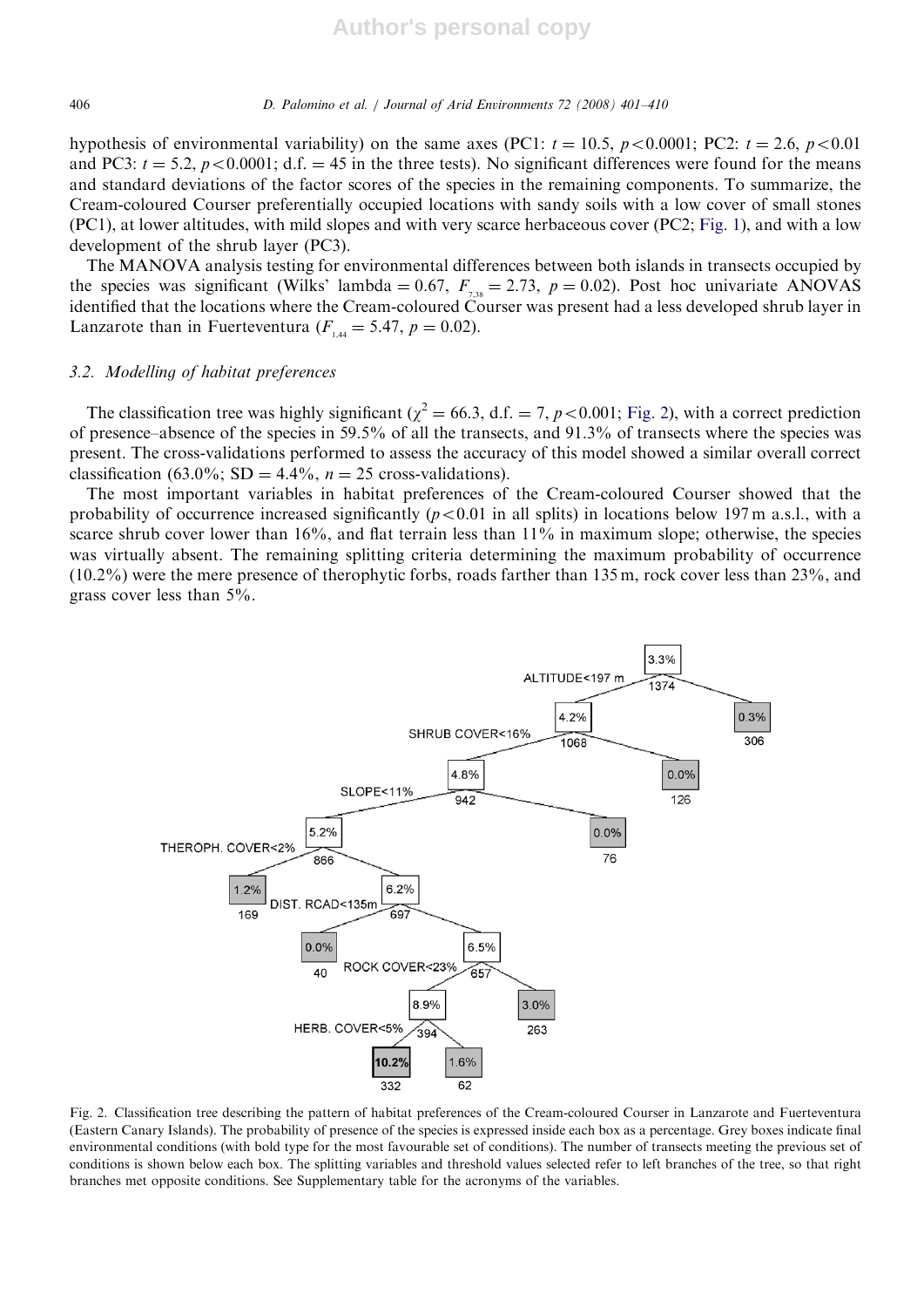#### 4. Discussion and conclusions

Habitat selection can be envisaged as a hierarchical spatial process that may yield various patterns depending on the scales of investigation. It is widely assumed that animals usually select specific macrohabitats at a landscape scale and specific microhabitats within the preferred macrohabitats (Kotliar and Wiens, 1990). Failure to view habitat selection as a hierarchical process may result in a narrow and possibly misleading notion of the value of habitats to animals (McLoughlin et al., 2004). The application of classification trees has proved useful to discern this hierarchical process in the Cream-coloured Courser. This study also highlights the importance of fine-grained features in habitat preferences, because environments that otherwise can be judged to be 'apparently homogeneous' according to vegetation characteristics, are indeed largely heterogeneous, differing in fine-grained variables that maximize the occurrence of the species. Overall, the pattern of habitat selection of the Cream-coloured Courser stresses its preference for bare plains of sandy soils, showing that the responsiveness of species inhabiting rather simple habitats can be tightly determined by abiotic features. The influence of large-scale abiotic factors (e.g., seasonal precipitation, sun radiation) on distribution and abundance of birds in the southwestern Palearctic and in arid environments has often been reported, due mainly to their indirect effects through primary productivity (e.g., Carrascal and Palomino, 2006; De Juana and García, 2005; Newton and Newton, 1997; Van Heezik and Seddon, 1999). However, this work underlines the direct importance of local abiotic factors such as slope steepness, rock cover or pebble size, which have been rarely tested (see also Carrascal et al., 2006; Ferns and Hinsley, 1995; Illera, 2001; Knight and Beale, 2005; Seoane et al., 2006 for other bird species inhabiting arid environments).

The probability of occurrence of the Cream-coloured Courser is highest in areas with steepness of terrain lower than 11% and rock cover lower than 23% (Fig. 2). The Cream-coloured Courser probably avoids the steeper and rougher terrains because of the higher biomechanical and energetic constraints imposed on ground locomotion in these areas (Daley and Biewener, 2003; Gabaldón et al., 2004). Ground foraging species tend to have long tarsi (Fitzpatrick, 1985; Osterhaus, 1962), and an adaptive explanation for this association is based on cursorial efficiency (Fitzpatrick, 1985). The Cream-coloured Courser is a cursorial species with long tarsus–metatarsus (Perrins, 1998). Walking involves an alternate exchange between the kinetic energy and the potential energy of the center of mass within each stride. Therefore, the better the exchange between kinetic and potential energy, the cheaper the cost of locomotion. Alexander (1976) pointed out that most of the energy used during walking would go to replace the kinetic energy in the vertical direction lost during each step. It would be advantageous to keep this vertical component small (Cavagna et al., 1977). The selection of relatively flat terrains of denudated soils with a low rock cover lets the courser to walk avoiding any vertical component in the movement without going uphill or climbing over rocks.

The Cream-coloured Courser preferred almost unvegetated areas, in agreement with its diet and foraging strategy. The species has a highly specialized diet composed of small ground beetles which are preyed while exposed on the ground when moving. (Mian, 1999; and see also similar results on congeneric species in Kok and Kok, 2002). Also, a short vegetation cover increases ground-foraging efficiency and also decreases predation risks (Watts, 1990; Whittingham and Evans, 2004). Goat overgrazing is a conservation concern in the Eastern Canary Islands because it leads to permanent damage of soil under arid or semi-arid conditions (Rodríguez et al., 1993). The major structural changes caused by overgrazing by domestic animals to the lower strata of the vegetation reduce the availability of shelter and food for many organisms and are recognized as a severe conservation problem for a variety of birds (Tucker and Evans, 1997). Nevertheless, consumption by large goat herds of the majority of the primary production near ground level, which negatively affects the biomass and diversity of wildlife (Donlan et al., 2002; Gangoso et al., 2006; Rodríguez et al., 2000), is not expected to severely influence the Cream-coloured Courser, as it prefers soils with a very low vegetation cover. This is probably the only species of the arid and steppic areas of Fuerteventura and Lanzarote that is not negatively affected by goat overgrazing, while this is an important problem for the other bird species of these environments (Martín and Lorenzo, 2001).

It has been suggested that the perceived general decline of the species in the archipelago is mainly due to human threats, such as the extensive growth of the road network and urban developments (Emmerson and Lorenzo, 2004; González, 1999), though no systematic study has been carried out to confirm and quantify these effects. Urban impact (measured as the distance to the nearest city or small village) did not have a clear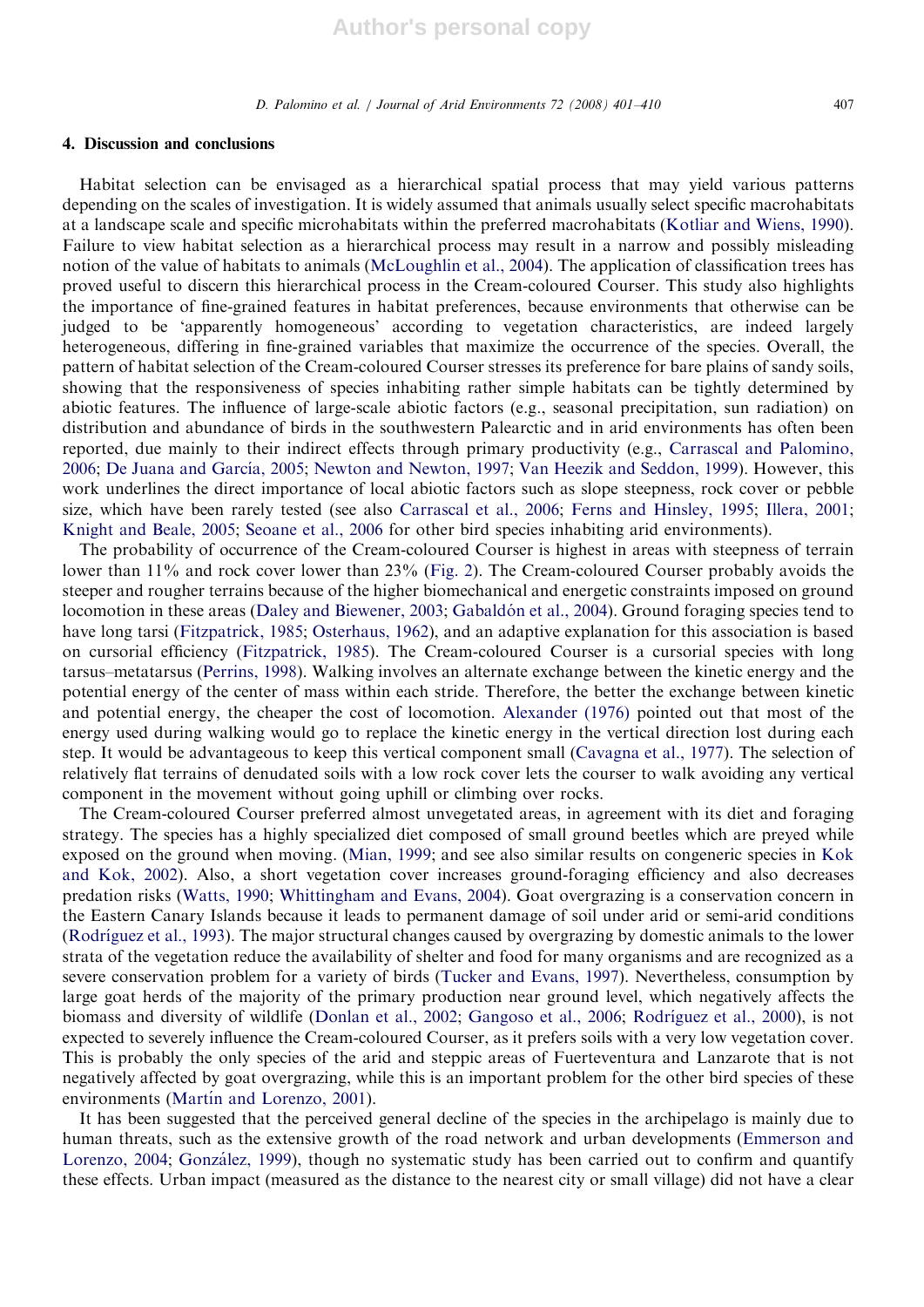408 D. Palomino et al. / Journal of Arid Environments 72 (2008) 401–410

negative effect on the occurrence of the Cream-coloured Courser. Nevertheless, urban development may pose an important conservation concern for the species in these islands, since the courser prefers areas at lower altitudes, where tourist urban sprawl entails increasing threats of habitat transformation (Palomino and Carrascal, 2005). On the other hand, our results show that nearby roads closer than 135 m had a negative influence on probability of occurrence of the species. Roads normally facilitate human access to otherwise undisturbed land, which is particularly problematic near leisure facilities and has already been identified as a major conservation concern for the species (Emmerson and Lorenzo, 2004). Contrary to this pattern, some works have reported that roads traversing open-lands can attract birds if road verges support better-developed vegetation (e.g., Arnold and Weeldenburg, 1990; Camp and Best, 1993; Meunier et al., 1999). However, in our study area road presence did not favour more developed vegetation (correlation between road length and forb and grass cover:  $r = 0.003$ ,  $p = 0.912$  and  $r = 0.043$ ,  $p = 0.105$ , respectively; and see also Table 1), and the Cream-coloured Courser did not show preferences for well-vegetated areas (Fig. 2).

The Cream-coloured Courser was present, although in low numbers, in other Canary Islands (Tenerife and Gran Canaria) in the first half of the 20th century (Martı´n and Lorenzo, 2001 and references therein). There, the species was always linked to coastal steppe areas. Moreover, the only actual confirmed breeding record outside Fuerteventura and Lanzarote is in the flatlands of southern Tenerife (Emmerson and Lorenzo, 2004). Tenerife and Gran Canaria are very mountainous islands with a high cover of rocks and dense euphorbia shrublands (Anonymous, 1980). The irregular presence and the very low population size of the courser in these two central Canary islands can be parsimoniously explained considering its habitat preference patterns described in this paper. Thus, the available surface in Tenerife and Gran Canaria of lowland areas  $( $200 \text{ m a.s.}$ ), flat or with a steepness$ lower than 11%, with a very sparse vegetation cover (shrub cover less than 16%) and with denudated, non-rocky soils is very low, limiting the probability of existence of stable populations of the species. Therefore, it is not necessary to invoke human impacts as the main responsible for the decline of this species in Tenerife and Gran Canaria.

In summary, habitat preferences of the Cream-coloured Courser are mainly dictated by abiotic factors related to altitude, steepness of the terrain and rock cover. Human disturbances related to agriculture, overgrazing by goatherds and urban developments seem not to have an important influence on this species, although roads have a clear negative effect on its occurrence. Overall, this paper highlights the importance of fine-grained habitat features, not directly related to vegetation structure, and linked to topographic and lithological traits on habitat selection of birds inhabiting arid environments, which has been reported in areas as different and distant as the Canary Islands (this paper), southwestern USA (Naranjo and Raitt, 1993) and Iran (Kaboli et al., 2006).

#### Acknowledgements

We wish to thank the Consejería de Medio Ambiente y Ordenación Territorial del Gobierno de Canarias for giving us the opportunity to study this and other species in the Eastern Canary Islands (project CENTINELA, for the monitoring and management of Macaronesian endangered species, within the EU initiative Interreg III-B Acores-Canarias-Madeira 2000–2006). In particular, Maria Nieves Perez Zurita was always prompt and helpful with the paperwork. This paper is also a contribution to the project CGL2005-02642/BOS of the Spanish Ministry of Education and Science. Claire Jasinski kindly improved the English of the manuscript. An initial version of the manuscript benefited from the positive criticisms by two anonymous referees.

## Appendix A. Supplementary data

Supplementary data associated with this article can be found in the online version at doi:10.1016/ j.jaridenv.2007.07.007.

## **References**

Alexander, R., 1976. Mechanics of bipedal locomotion. In: Davies, S.P. (Ed.), Perspectives in Experimental Biology. Zoology, vol. 1. Pergamon, Oxford, pp. 493–504.

Anonymous, 1980. Atlas Ba´sico de Canarias. Interinsular Canaria, S. A. Santa Cruz de Tenerife.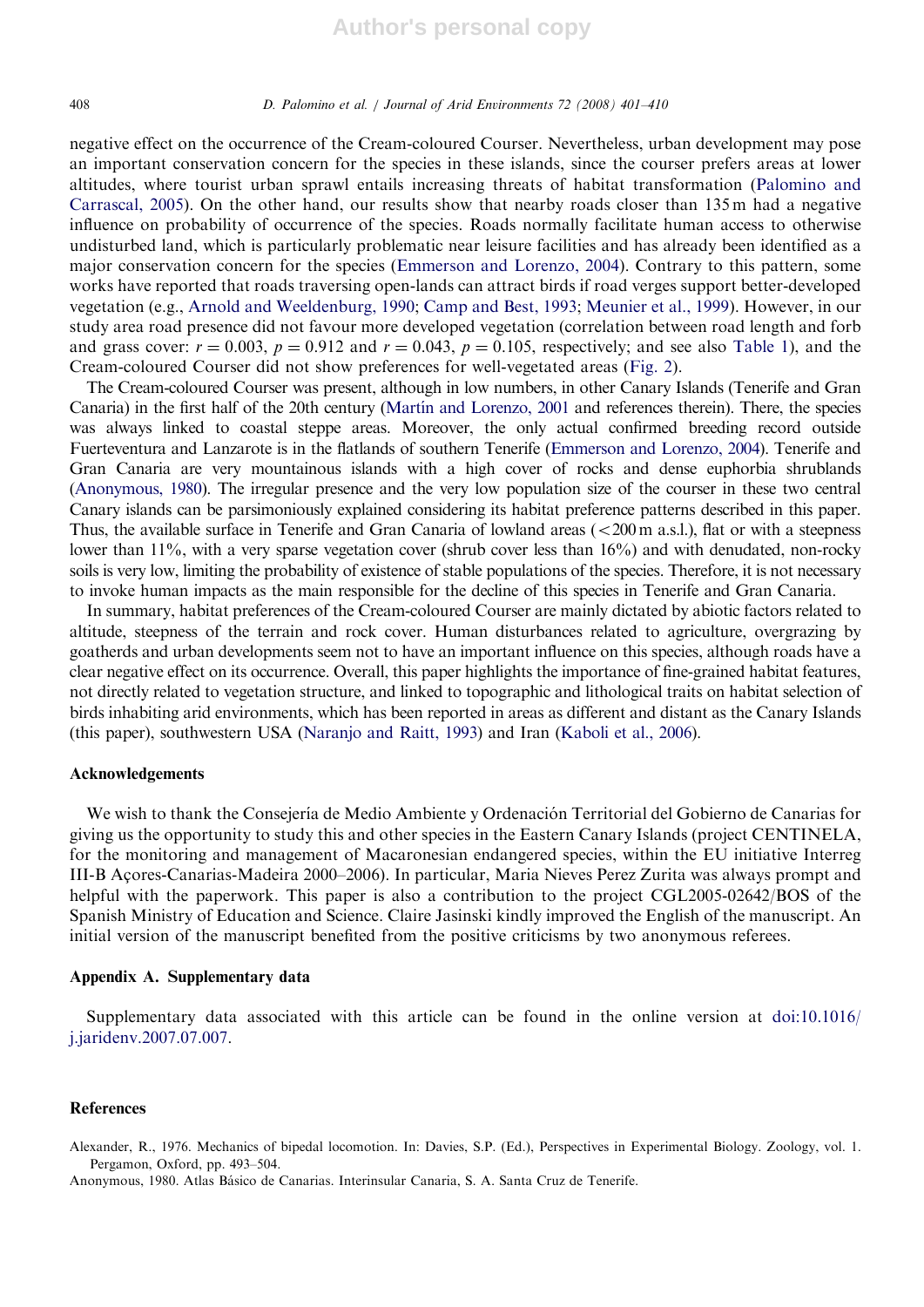- Arnold, G.W., Weeldenburg, J.R., 1990. Factors determining the number and species of birds in road verges in the wheatbelt of Western Australia. Biological Conservation 53, 295–315.
- Bibby, C.J., Burgess, N.D., Hill, D.A., Mustoe, S.H., 2000. Bird Census Techniques. Academic Press, London.
- Camp, M., Best, L.B., 1993. Bird abundance and species richness in roadsides adjacent to Iowa rowcrop fields. Wildlife Society Bulletin 21, 315–325.
- Carrascal, L.M., Palomino, D., 2006. Determinantes de la distribución geográfica de la familia Turdidae en la Península Ibérica. Ardeola 53, 127–141.
- Carrascal, L.M., Seoane, J., Palomino, D., Alonso, C.L., 2006. Preferencias de ha´bitat, estima y tendencias poblacionales de la Avutarda Hubara (Chlamydotis undulata) en Lanzarote y La Graciosa (Islas Canarias). Ardeola 53, 251–269.
- Cavagna, G.A., Heglund, N.C., Taylor, C.R., 1977. Mechanical work in terrestrial locomotion: two basic mechanisms for minimizing energy expenditure. American Journal of Physiology 233, 243–261.
- Cody, M.L., 1985. Habitat Selection in Birds. Academic Press Inc., Orlando.
- Daley, M.A., Biewener, A.A., 2003. Muscle force-length dynamics during level versus incline locomotion: a comparison of in vivo performance of two guinea fowl ankle extensors. Journal of Experimental Biology 206, 2941–2958.
- De'Ath, G., Fabricius, K.E., 2000. Classification and regression trees: a powerful yet simple technique for ecological data analysis. Ecology 81, 3178–3192.
- De Juana, E., García, A.M., 2005. Fluctuations related to rainfall in richness and abundance of birds of steppic Mediterranean habitats. Ardeola 52, 53–66.
- Del Hoyo, J., Elliot, A., Sargatal, J. (Eds.), 1996. Handbook of the Birds of the World, vol. 2. Lynx Edicions, Barcelona.
- Desmond, M., 2004. Effects of grazing practices and fossorial rodents on a winter avian community in Chihuahua, Mexico. Biological Conservation 116, 235–242.
- Donlan, C.J., Tershy, B.R., Croll, D.A., 2002. Islands and introduced herbivores: conservation action as ecosystem experimentation. Journal of Applied Ecology 39, 235–246.
- Emmerson, K., Lorenzo, J.A., 2004. Corredor sahariano Cursorius cursor. In: Madroño, A., González, C., Atienza, J.C. (Eds.), Libro Rojo de las Aves de España. Dirección General para la Biodiversidad-SEO/BirdLife, Madrid, pp. 223–225.
- Ferns, P.N., Hinsley, S.A., 1995. Importance of topography in the selection of drinking sites by sandgrouse. Functional Ecology 9, 371–375.
- Fitzpatrick, J.W., 1985. Form, foraging behaviour and adaptive radiation in the Tyrannidae. In: Buckley, P.A., Foster, M.S., Morton, E.S., Ridgely, R.S., Buckley, F.G. (Eds.), Ornithological Monograph, vol. 36. American Ornithologists' Union, Washington, DC, pp. 447–470.
- Gabaldón, A.M., Nelson, F.E., Roberts, T.J., 2004. Mechanical function of two ankle extensors in wild turkeys: shifts from energy production to energy absorption during incline versus decline running. Journal of Experimental Biology 207, 2277–2288.
- Gangoso, L., Donázar, J.A., Scholz, S., Palacios, C.J., Hiraldo, F., 2006. Contradiction in conservation of island ecosystems: plants, introduced herbivores and avian scavengers in the Canary Islands. Biodiversity and Conservation 15, 2231–2248.
- Germaine, S.S., Rosenstock, S.S., Schweinsburg, R.E., Richardson, W.S., 1998. Relationships among breeding birds, habitat, and residential development in Greater Tucson. Arizona Ecological Applications 8, 680–691.
- Gonnet, J.M., 2001. Influence of cattle grazing on population density and species richness of granivorous birds (Emberizidae) in the and plain of the Monte, Argentina. Journal of Arid Environments 48, 569–579.
- González, C., 1999. Species action plan for the Cream-coloured Courser Cursorius cursor in Europe. BirdLife International/European Commission.  $\langle$ http://europa.eu.int/comm/environment/nature/directive/birdspriority.htm  $\rangle$  (cited 24.04.06).
- Green, D.A., Baker, M.G., 2003. Urbanization impacts on habitat and bird communities in a Sonoran desert ecosystem. Landscape and Urban Planning 63, 225–239.
- Illera, J.C., 2001. Habitat selection by the Canary Islands stonechat (Saxicola dacotiae) (Meade-Waldo, 1889) in Fuerteventura Island: a two-tier habitat approach with implications for its conservation. Biological Conservation 97, 339–345.
- Ingelfinger, F., Anderson, S., 2004. Passerine response to roads associated with natural gas extraction in a sagebrush steppe habitat. Western North American Naturalist 64, 385–395.
- Isacch, J.P., Maceira, N.O., Bo, M.S., Demaria, M.R., Peluc, S., 2005. Bird-habitat relationship in semi-arid natural grasslands and exotic pastures in the west pampas of Argentina. Journal of Arid Environments 62, 267–283.
- Jones, J., 2001. Habitat selection studies in avian ecology: a critical review. Auk 118, 557–562.
- Kaboli, M., Guillaumet, A., Prodon, R., 2006. Avifaunal gradients in two arid zones of central Iran in relation to vegetation, climate, and topography. Journal of Biogeography 33, 133–144.
- Keating, K.A., Cherry, S., 2004. Use and interpretation of logistic regression in habitat-selection studies. Journal of Wildlife Management 68, 774–789.
- Khoury, F., Al-Shamlih, M., 2006. The impact of intensive agriculture on the bird community of a sand dune desert. Journal of Arid Environments 64, 448–459.
- Knight, C.G., Beale, C.M., 2005. Pale Rock Sparrow Carpospiza brachydactyla in the Mount Lebanon range: modelling breeding habitat. Ibis 147, 324–333.
- Kok, O.B., Kok, A.C., 2002. Diet of three courser species in an open grassland habitat, Central South Africa. South African Journal of Wildlife Research 32, 39–42.
- Kotliar, N.B., Wiens, J.A., 1990. Multiple scales of patchiness and patch structure: a hierarchical framework for the study of heterogeneity. Oikos 59, 253–260.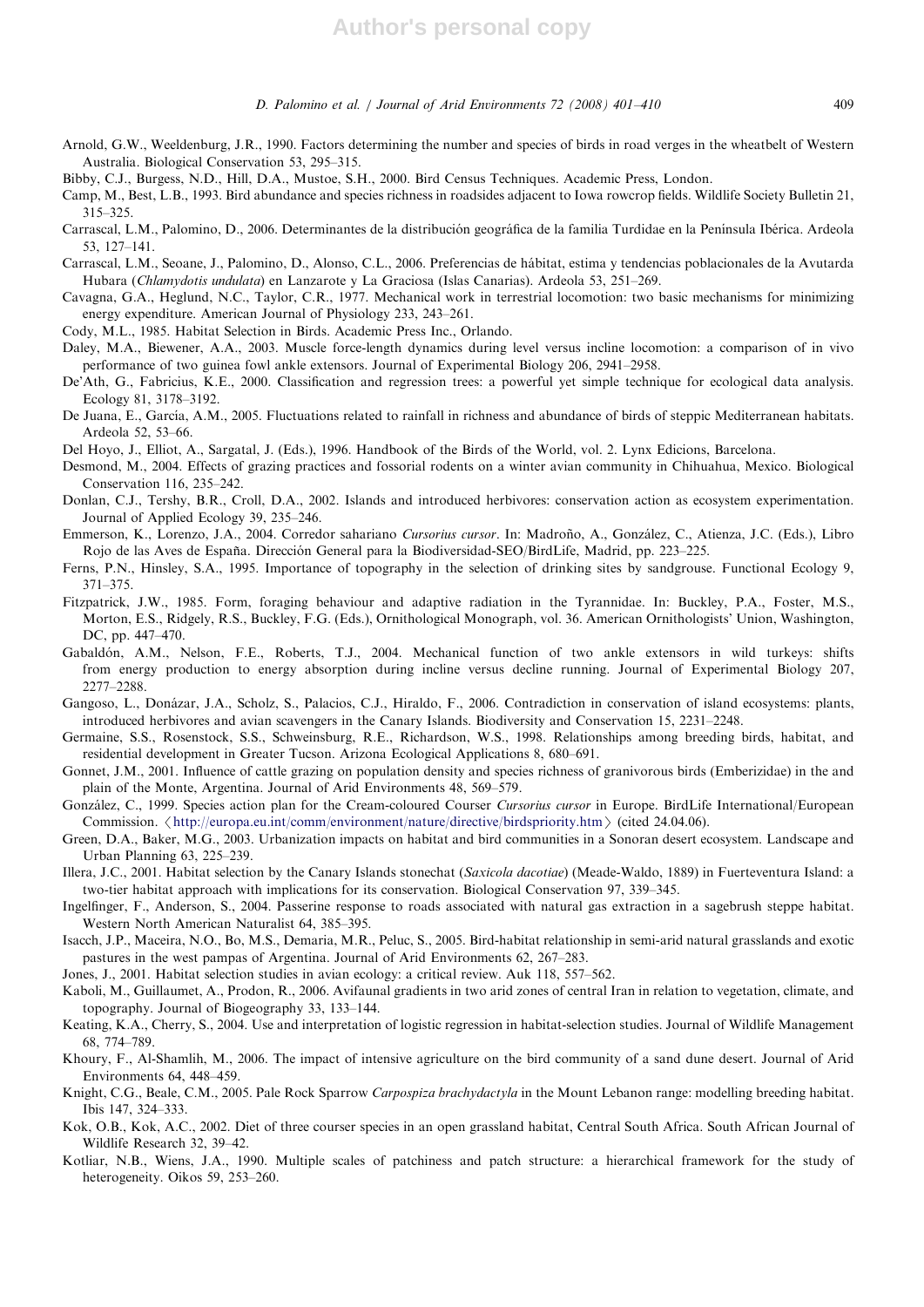- Le Cuziat, J., Vidal, E., Roche, P., Lacroix, F., 2005. Human activities affect the potential distribution of the Houbara Bustard Chlamydotis undulata undulata. Ardeola 52, 21–30.
- Martín, A., Lorenzo, J.A., 2001. Aves del Archipiélago Canario. Francisco Lemus, La Laguna.
- McLoughlin, P.D., Walton, L.R., Cluff, H.D., Paquet, P.C., Ramsay, M.A., 2004. Hierarchical habitat selection by tundra wolves. Journal of Mammalogy 85, 576–580.
- Meunier, F.D., Verheyden, C., Jouventin, P., 1999. Bird communities of highway verges: influence of adjacent habitat and roadside management. Acta Oecologica 20, 1–13.
- Mian, A., 1999. On biology of Houbara bustard (Chlamydotis undulata macqueenii) in Balochistan, Pakistan: food of some dominant bird species and food web. Pakistan Journal of Zoology 31, 167–174.
- Naranjo, L.G., Raitt, R.J., 1993. Breeding bird distribution in Chihuahuan desert habitats. Southwestern Naturalist 38, 43–51.
- Newton, S.F., Newton, A.V., 1997. The effect of rainfall and habitat on abundance and diversity of birds in a fenced protected area in the central Saudi Arabian desert. Journal of Arid Environments 35, 715–735.
- Osterhaus, M.B., 1962. Adaptive modifications in the leg structure of some North American warblers. American Midland Naturalist 68, 474–486.
- Palomino, D., Carrascal, L.M., 2005. Birds on novel island environments. A case study with the urban avifauna of Tenerife (Canary Islands). Ecological Research 20, 611–617.
- Perrins, C. (Ed.), 1998. The Complete Birds of the Western Paleartic on CD-ROM. Oxford University Press, Oxford.
- Rodríguez, A.R., Soto, M.C.G., Hernández, L.A.H., Mendoza, C.C.J., González, M.J.O., Padrón, P.A.P., Cabrera, J.M.T., Chávez, G.E.V., 1993. Assessment of soil degradation in the Canary-islands (Spain). Land Degradation and Rehabilitation 4, 11–20.
- Rodríguez, O., García, A., Reyes, J.A., 2000. Estudio fitosociológico de la vegetación actual de Fuerteventura (Islas Canarias). Viraea 28, 61–98.
- Seoane, J., Justribó, J.H., García, F., Retamar, J., Rabadán, C., Atienza, J.C., 2006. Habitat-suitability modelling to assess the effects of land-use changes on Dupont's lark Chersophilus duponti: a case study in the Layna Important Bird Area. Biological Conservation 128, 241–252.
- StatSoft, 2001. Statistica. StatSoft Inc., Tulsa.
- Tucker, G.M., Evans, M.I., 1997. Habitats for Birds in Europe. A Conservation Strategy for the Wider Environment. BirdLife International, Cambridge.
- Urban, E.K., Fry, C.H., Keith, S., 1986. The Birds of Africa, vol. 2. Academic Press, London.
- Vander Haegen, W.M., Dobler, F.C., Price, D.J., 2000. Shrubsteppe bird response to habitat and landscape variables in Eastern Washington, USA. Conservation Biology 14, 1145–1160.
- Van Heezik, Y., Seddon, P.J., 1999. Effects of season and habitat on bird abundance and diversity in a steppe desert, northern Saudi Arabia. Journal of Arid Environments 43, 301–317.
- Venables, W.N., Ripley, B.D., 1999. Modern Applied Statistics with S-PLUS. Springer, New York.
- Watts, B., 1990. Cover use and predator-related mortality in song and savannah sparrows. Auk 107, 775–778.
- Whittingham, M.J., Evans, K.L., 2004. The effects of habitat structure on predation risk of birds in agricultural landscapes. Ibis 146 (Suppl. 2), 210–220.
- Wiens, J.A., 1989. The Ecology of Bird Communities, vol. 1. Cambridge University Press, Cambridge.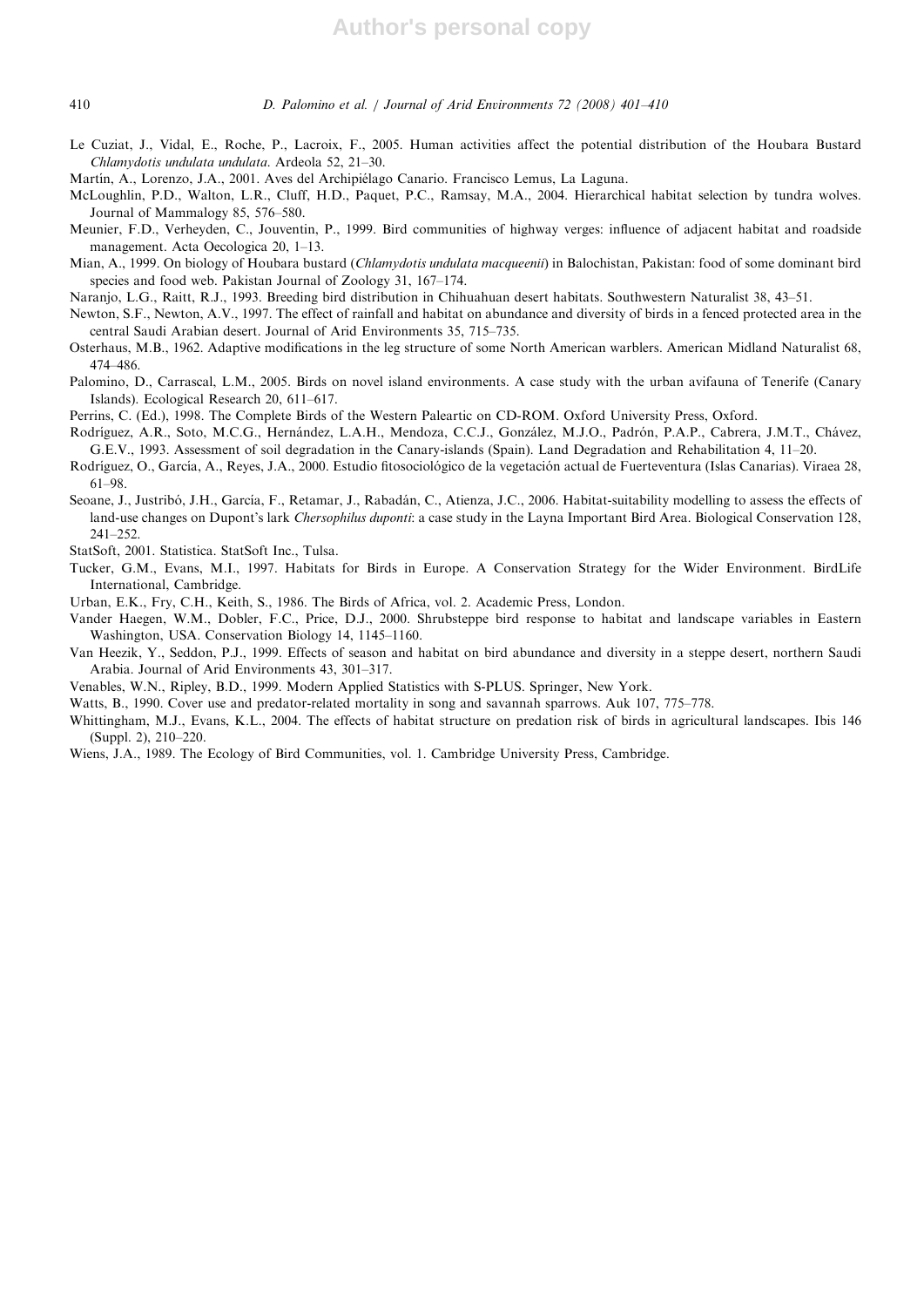Palomino, D**.**, Seoane, J., Carrascal, L.M. & Alonso, C.L. (2008). Competing effects of topographic, lithological, vegetation structure and human impact in the habitat preferences of the Cream-coloured Courser. *Journal of Arid Environments*. doi: 10.1016/j.jaridenv.2007.07.007

Supplementary data associated with this article can be found in the online version at doi:10.1016/j.jaridenv.2007.07.007.

|                                                                | mean  | sd   | range                |
|----------------------------------------------------------------|-------|------|----------------------|
| DMIN-URB: minimum distance to the nearest city (in km)         | 2.4   | 1.8  | $0.0 - 14.8$         |
| DMIN-ROADS: minimum distance to the nearest payed road (in km) | 1.1   | 0.9  | $0.0 - 6.0$          |
| L-TRACKS: length of unpaved tracks (in m) per 20 ha            | 269.3 |      | $301.3$ 0.0 - 1850.0 |
| L-ROADS: length of paved roads (in m) per 20 ha                | 51.7  |      | $141.6$ 0.0 - 1000.0 |
| ALTITUDE: mean altitude above sea level (in m)                 | 135.5 | 89.2 | $0.0 - 481.0$        |
| SLOPE: maximum slope of the terrain $(in %)$                   | 6.3   | 5.7  | $0.0 - 42.0$         |
| SOIL INDEX: index size of soil grain                           | 2.5   | 1.0  | $0.0 - 4.0$          |
| $C\text{-ROCK: cover of rocks and stones (in %)}$              | 23.7  | 25.2 | $0.0 - 100.0$        |
| ROCK SIZE: mean size of stones (in cm)                         | 19.5  | 17.0 | $0.0 - 69.8$         |
| $C$ -FORBS: cover of forbs (in %)                              | 3.4   | 8.2  | $0.0 - 75.0$         |
| C-GRASS: cover of grass (in $\%$ )                             | 11.6  | 12.3 | $0.0 - 100.0$        |
| C-SHRUB: cover of shrubs $(in %)$                              | 7.8   | 7.1  | $0.0 - 48.0$         |
| H-SHRUB: mean height of the shrubs (in cm)                     | 24.4  | 14.0 | $0.0 - 117.0$        |
| C-AGRIC: cover with agricultural uses (in %).                  | 4.1   | 15.0 | $0.0 - 100.0$        |

**Supplementary Table**. Environmental characteristics (mean  $+$  standard deviation and range) of the sampled areas in Lanzarote and Fuerteventura (eastern Canary Islands). See figure 1 for their respective location. Number of 0.5 km transects is 1,374. Scores for the index size of soil grain are: 0-volcanic soils, 1-stony soils, 2-compact sandy soils, 3-sandy soils, 4-loose dunes. Shrubs are mainly chamaephytes and small phanerophytes of genus *Suaeda*, *Salsola*, *Launaea*, *Lycium* and *Euphorbia*.